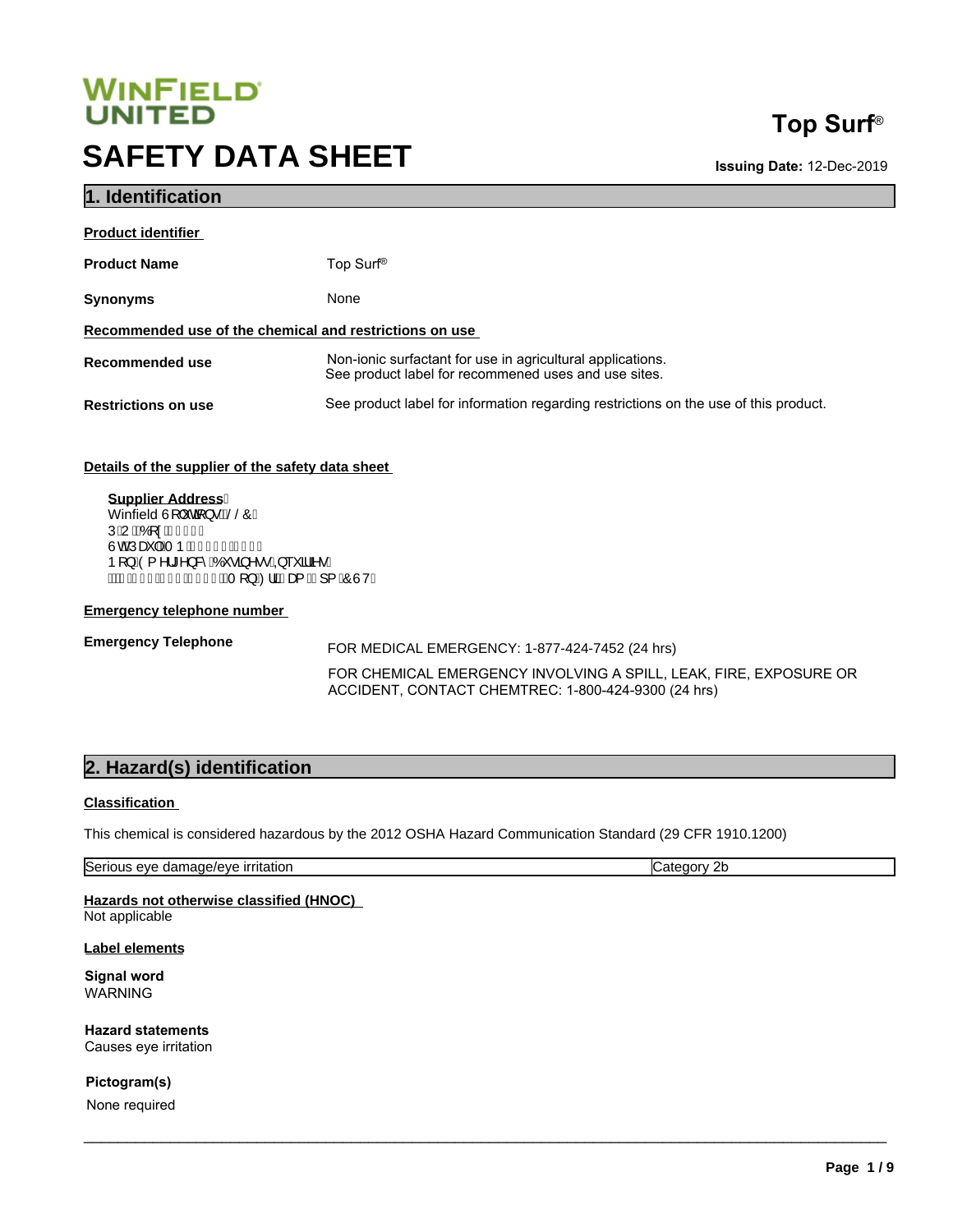#### **Precautionary Statements - Prevention**

Wear eye protection/ face protection. Wash hands face and any exposed skin thoroughly after handling.

#### **Precautionary Statements - Response**

IF IN EYES: Rinse cautiously with water for 15 minutes. Remove contact lenses, if present and easy to do. Continue rinsing. If eye irritation persists: Get medical attention. **Precautionary statements - Prevention**<br>
Wear eye protection/ face protection. Wash hands face and any exposed skin thoroughly afte<br> **Precautionary Statements - Response**<br>
IF IN EYES: Rinse cautiously with water for 15 min

 $\_$  ,  $\_$  ,  $\_$  ,  $\_$  ,  $\_$  ,  $\_$  ,  $\_$  ,  $\_$  ,  $\_$  ,  $\_$  ,  $\_$  ,  $\_$  ,  $\_$  ,  $\_$  ,  $\_$  ,  $\_$  ,  $\_$  ,  $\_$  ,  $\_$  ,  $\_$  ,  $\_$  ,  $\_$  ,  $\_$  ,  $\_$  ,  $\_$  ,  $\_$  ,  $\_$  ,  $\_$  ,  $\_$  ,  $\_$  ,  $\_$  ,  $\_$  ,  $\_$  ,  $\_$  ,  $\_$  ,  $\_$  ,  $\_$  ,

## **Other information**

Harmful to aquatic life with long lasting effects Harmful to aquatic life

**Unknown acute toxicity** 38.41 % of the mixture consists of ingredient(s) of unknown toxicity

#### **Substance**

## **Mixture**

| Chemical name          | $\mathbf{A}$<br>N <sub>c</sub> | Weight-% | rade secret |
|------------------------|--------------------------------|----------|-------------|
| ropanetriol            | $56 - 81 - 5$                  | 15-40    |             |
| Nonylphenol ethoxylate | 7087-87-0<br>∠                 | ာ-<br>טו |             |

| 3. Composition/information on ingredients                                  |                                                                                                          |                                                                                                                                                                                                                                                                                  |           |              |
|----------------------------------------------------------------------------|----------------------------------------------------------------------------------------------------------|----------------------------------------------------------------------------------------------------------------------------------------------------------------------------------------------------------------------------------------------------------------------------------|-----------|--------------|
| Substance                                                                  |                                                                                                          |                                                                                                                                                                                                                                                                                  |           |              |
| Not applicable.                                                            |                                                                                                          |                                                                                                                                                                                                                                                                                  |           |              |
| Mixture                                                                    |                                                                                                          |                                                                                                                                                                                                                                                                                  |           |              |
| Chemical name                                                              |                                                                                                          | CAS No                                                                                                                                                                                                                                                                           | Weight-%  | Trade secret |
| 1,2,3- Propanetriol                                                        |                                                                                                          | $56 - 81 - 5$                                                                                                                                                                                                                                                                    | $15 - 40$ |              |
| Nonylphenol ethoxylate                                                     |                                                                                                          | 127087-87-0                                                                                                                                                                                                                                                                      | $5 - 10$  | $\star$      |
| 4. First-aid measures                                                      |                                                                                                          |                                                                                                                                                                                                                                                                                  |           |              |
| <b>Description of first aid measures</b>                                   |                                                                                                          |                                                                                                                                                                                                                                                                                  |           |              |
| <b>General advice</b>                                                      |                                                                                                          | Show this safety data sheet or the product label to the doctor in attendance.                                                                                                                                                                                                    |           |              |
| Inhalation                                                                 |                                                                                                          | Remove to fresh air. Get medical attention immediately if symptoms occur.                                                                                                                                                                                                        |           |              |
| Eye contact                                                                | persists.                                                                                                | Rinse immediately with plenty of water, also under the eyelids, for at least 15 minutes.<br>Remove contact lenses, if present and easy to do. Continue rinsing. Keep eye wide open<br>while rinsing. Do not rub affected area. Get medical attention if irritation developes and |           |              |
| Skin contact                                                               |                                                                                                          | Wash skin with soap and water. Get medical attention if irritation develops and persists.                                                                                                                                                                                        |           |              |
| Ingestion                                                                  | feel unwell.                                                                                             | Clean mouth with water and drink afterwards plenty of water. Do NOT induce vomiting.<br>Never give anything by mouth to an unconscious person. Consult a physician if you                                                                                                        |           |              |
| Self-protection of the first aider                                         |                                                                                                          | Avoid contact with skin, eyes or clothing. Wear personal protective clothing (see section 8).                                                                                                                                                                                    |           |              |
| Most important symptoms and effects, both acute and delayed                |                                                                                                          |                                                                                                                                                                                                                                                                                  |           |              |
|                                                                            | Causes eye irritation. Symtoms may include: redness, burning, tearing, blurred vision and<br>discomfort. |                                                                                                                                                                                                                                                                                  |           |              |
| <b>Symptoms</b>                                                            |                                                                                                          |                                                                                                                                                                                                                                                                                  |           |              |
| Indication of any immediate medical attention and special treatment needed |                                                                                                          |                                                                                                                                                                                                                                                                                  |           |              |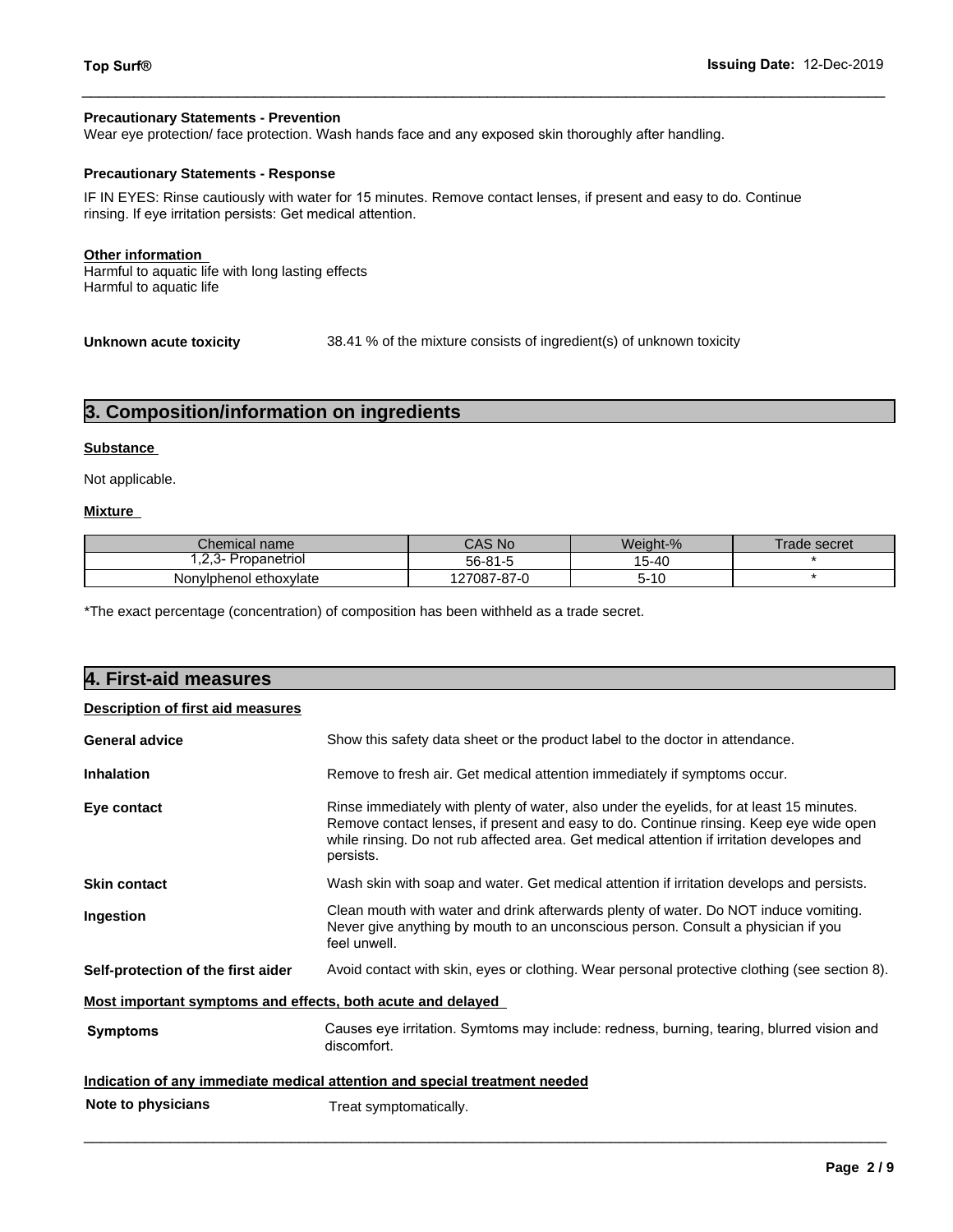| Top Surf <sup>®</sup>                                           | Issuing Date: 12-Dec-2019                                                                                                             |  |
|-----------------------------------------------------------------|---------------------------------------------------------------------------------------------------------------------------------------|--|
| 5. Fire-fighting measures                                       |                                                                                                                                       |  |
| <b>Suitable Extinguishing Media</b>                             | Use extinguishing measures that are appropriate to local circumstances and the<br>surrounding environment.                            |  |
| Unsuitable extinguishing media                                  | CAUTION: Use of water spray when fighting fire may be inefficient.                                                                    |  |
| Specific hazards arising from the<br>chemical                   | May be a slipping hazard when spilled.                                                                                                |  |
| <b>Explosion data</b><br>Sensitivity to mechanical impact None. |                                                                                                                                       |  |
| Sensitivity to static discharge                                 | None.                                                                                                                                 |  |
| Special protective equipment for<br>fire-fighters               | Firefighters should wear self-contained breathing apparatus and full firefighting turnout<br>gear. Use personal protection equipment. |  |
| 6. Accidental release measures                                  |                                                                                                                                       |  |
|                                                                 | Personal precautions, protective equipment and emergency procedures                                                                   |  |
| <b>Personal precautions</b>                                     | Avoid contact with skin, eyes or clothing. Use personal protective equipment as required.                                             |  |

|                                                      | Personal precautions, protective equipment and emergency procedures                                                                                                                                                                                                        |  |  |
|------------------------------------------------------|----------------------------------------------------------------------------------------------------------------------------------------------------------------------------------------------------------------------------------------------------------------------------|--|--|
| <b>Personal precautions</b>                          | Avoid contact with skin, eyes or clothing. Use personal protective equipment as required.                                                                                                                                                                                  |  |  |
| <b>Other information</b>                             | Refer to protective measures listed in Sections 7 and 8.                                                                                                                                                                                                                   |  |  |
| Methods and material for containment and cleaning up |                                                                                                                                                                                                                                                                            |  |  |
| <b>Methods for containment</b>                       | Prevent further leakage or spillage if safe to do so. Contain spilled liquid by diking area<br>with sand or earth.                                                                                                                                                         |  |  |
| Methods for cleaning up                              | Cover contained spill with an inert absorbent material such as sand, vermiculite or other<br>appropriate material. Vacuum, scoop or sweep up material and place in a properly labeled<br>container for disposal. Do not place spilled material back in original container. |  |  |
| <b>Environmental precaution</b>                      | Keep spilled product from entering nearby sewers or waterways.                                                                                                                                                                                                             |  |  |
| 7. Handling and storage                              |                                                                                                                                                                                                                                                                            |  |  |
| <b>Precautions for safe handling</b>                 |                                                                                                                                                                                                                                                                            |  |  |
| Advice on safe handling                              | Ensure adequate ventilation. Handle in accordance with good industrial hygiene and<br>safety practice. Avoid contact with skin, eves or clothing. Do not eat, drink or smoke when                                                                                          |  |  |

# **Precautions for safe handling**

Advice on safe handling **Ensure adequate ventilation.** Handle in accordance with good industrial hygiene and safety practice. Avoid contact with skin, eyes or clothing. Do not eat, drink or smoke when using this product. May be a slipping hazard when spilled. Immediately clean up spills that occur during handling.

**Conditions for safe storage, including any incompatibilities**

**Storage Conditions** Storage above 40°F is recommended. If product is stored below 40°F, warm and agitate (recirculate) prior to use. Store in a secure, cool, dry and well-ventilated area away from children, food and feed products. Keep container tightly closed when not in use. Store in original container only.

 $\_$  ,  $\_$  ,  $\_$  ,  $\_$  ,  $\_$  ,  $\_$  ,  $\_$  ,  $\_$  ,  $\_$  ,  $\_$  ,  $\_$  ,  $\_$  ,  $\_$  ,  $\_$  ,  $\_$  ,  $\_$  ,  $\_$  ,  $\_$  ,  $\_$  ,  $\_$  ,  $\_$  ,  $\_$  ,  $\_$  ,  $\_$  ,  $\_$  ,  $\_$  ,  $\_$  ,  $\_$  ,  $\_$  ,  $\_$  ,  $\_$  ,  $\_$  ,  $\_$  ,  $\_$  ,  $\_$  ,  $\_$  ,  $\_$  ,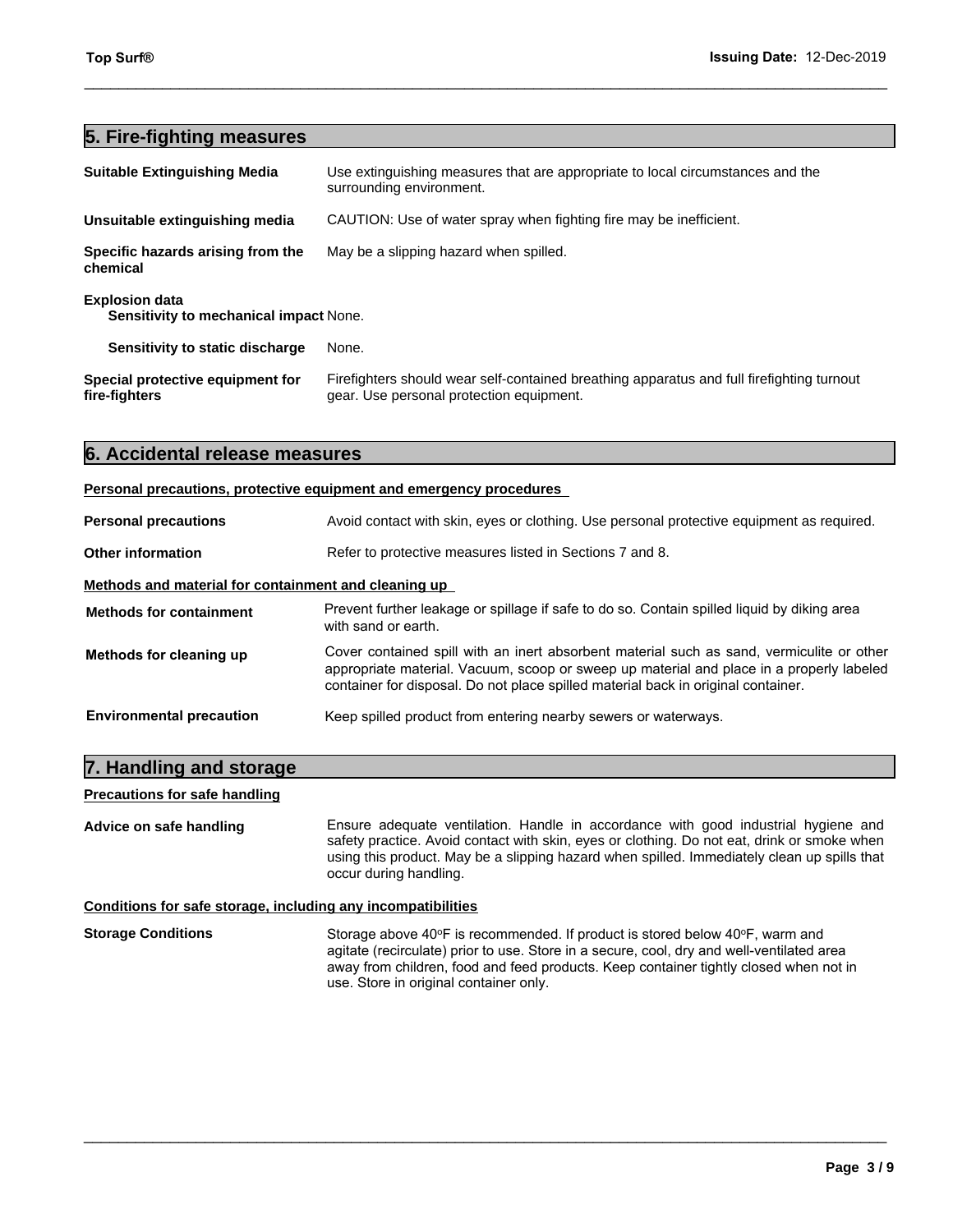# **8. Exposure controls/personal protection<br>
Exposure controls/personal protection<br>
Exposure Limits**<br>
The following ing<br>
level that contribu<br>
limit applicable in

| Top Surf <sup>®</sup>                   | <b>Issuing Date: 12-Dec-2019</b>     |                                                                                                                                                                                                                                                                                                                                                                                |                   |
|-----------------------------------------|--------------------------------------|--------------------------------------------------------------------------------------------------------------------------------------------------------------------------------------------------------------------------------------------------------------------------------------------------------------------------------------------------------------------------------|-------------------|
| . Exposure controls/personal protection |                                      |                                                                                                                                                                                                                                                                                                                                                                                |                   |
| <b>Exposure Limits</b>                  | limits from the sources listed here. | The following ingredients are the only ingredients of the product above the cut-off level (or<br>level that contributes to the hazard classification of the mixture) which have an exposure<br>limit applicable in the region for which this safety data sheet is intended or other<br>recommended limit. At this time, the other relevant constituents have no known exposure |                   |
| Chemical name                           | <b>ACGIH TLV</b>                     | <b>OSHA PEL</b>                                                                                                                                                                                                                                                                                                                                                                | <b>NIOSH IDLH</b> |
| 1,2,3-Propanetriol<br>$56 - 81 - 5$     | No data available                    | TWA: 15 $mg/m3$ mist, total<br>particulate<br>TWA: 5 $mg/m3$ mist, respirable<br>fraction<br>(vacated) TWA: 10 mg/m <sup>3</sup> mist,<br>total particulate<br>(vacated) TWA: 5 mg/m <sup>3</sup> mist,<br>respirable fraction                                                                                                                                                 |                   |

#### **Appropriate engineering controls**

| <b>Engineering controls</b> | Showers             |  |
|-----------------------------|---------------------|--|
|                             | Eyewash stations    |  |
|                             | Ventilation systems |  |

#### **Individual protection measures, such as personal protective equipment**

| Individual protection measures, such as personal protective equipment |                                                                                                                                                                             |  |  |  |
|-----------------------------------------------------------------------|-----------------------------------------------------------------------------------------------------------------------------------------------------------------------------|--|--|--|
| Eye/face protection                                                   | Wear tight sealing safety goggles.                                                                                                                                          |  |  |  |
| <b>Hand protection</b>                                                | Wear impervious gloves to protect against repeated exposure to skin.                                                                                                        |  |  |  |
| Skin and body protection                                              | Wear long-sleeved shirt, long pants, and shoes plus socks to prevent prolonged or repeated<br>skin contact.                                                                 |  |  |  |
| <b>Respiratory protection</b>                                         | No protective equipment is needed under normal use conditions. If exposure limits are<br>exceeded or irritation is experienced, ventilation and evacuation may be required. |  |  |  |
| General hygiene considerations                                        | Avoid contact with skin, eyes or clothing. Do not eat, drink or smoke when using this<br>product.                                                                           |  |  |  |
| 9. Physical and chemical properties                                   |                                                                                                                                                                             |  |  |  |
| Information on basic physical and chemical properties                 |                                                                                                                                                                             |  |  |  |
| <b>Physical state</b>                                                 | Liquid                                                                                                                                                                      |  |  |  |
| Appearance                                                            | Clear                                                                                                                                                                       |  |  |  |

 $\_$  ,  $\_$  ,  $\_$  ,  $\_$  ,  $\_$  ,  $\_$  ,  $\_$  ,  $\_$  ,  $\_$  ,  $\_$  ,  $\_$  ,  $\_$  ,  $\_$  ,  $\_$  ,  $\_$  ,  $\_$  ,  $\_$  ,  $\_$  ,  $\_$  ,  $\_$  ,  $\_$  ,  $\_$  ,  $\_$  ,  $\_$  ,  $\_$  ,  $\_$  ,  $\_$  ,  $\_$  ,  $\_$  ,  $\_$  ,  $\_$  ,  $\_$  ,  $\_$  ,  $\_$  ,  $\_$  ,  $\_$  ,  $\_$  ,

### **Information on basic physical and chemical properties**

| <b>Physical state</b>                     | Liquid                   |
|-------------------------------------------|--------------------------|
| Appearance                                | Clear                    |
| Color                                     | Hay                      |
| Odor                                      | No information available |
| <b>Odor threshold</b>                     | No information available |
| <b>Property</b>                           | Values                   |
| рH                                        | ჩ -გ                     |
| Melting point / freezing point            | No data available        |
| Boiling point / boiling range             | No data available        |
| <b>Flash point</b>                        | No flashpoint detected   |
| <b>Evaporation rate</b>                   | No data available        |
| Flammability (solid, gas)                 | No data available        |
| <b>Flammability Limit in Air</b>          |                          |
| Upper flammability or explosive<br>limits | No data available        |
| Lower flammability or explosive<br>limits | No data available        |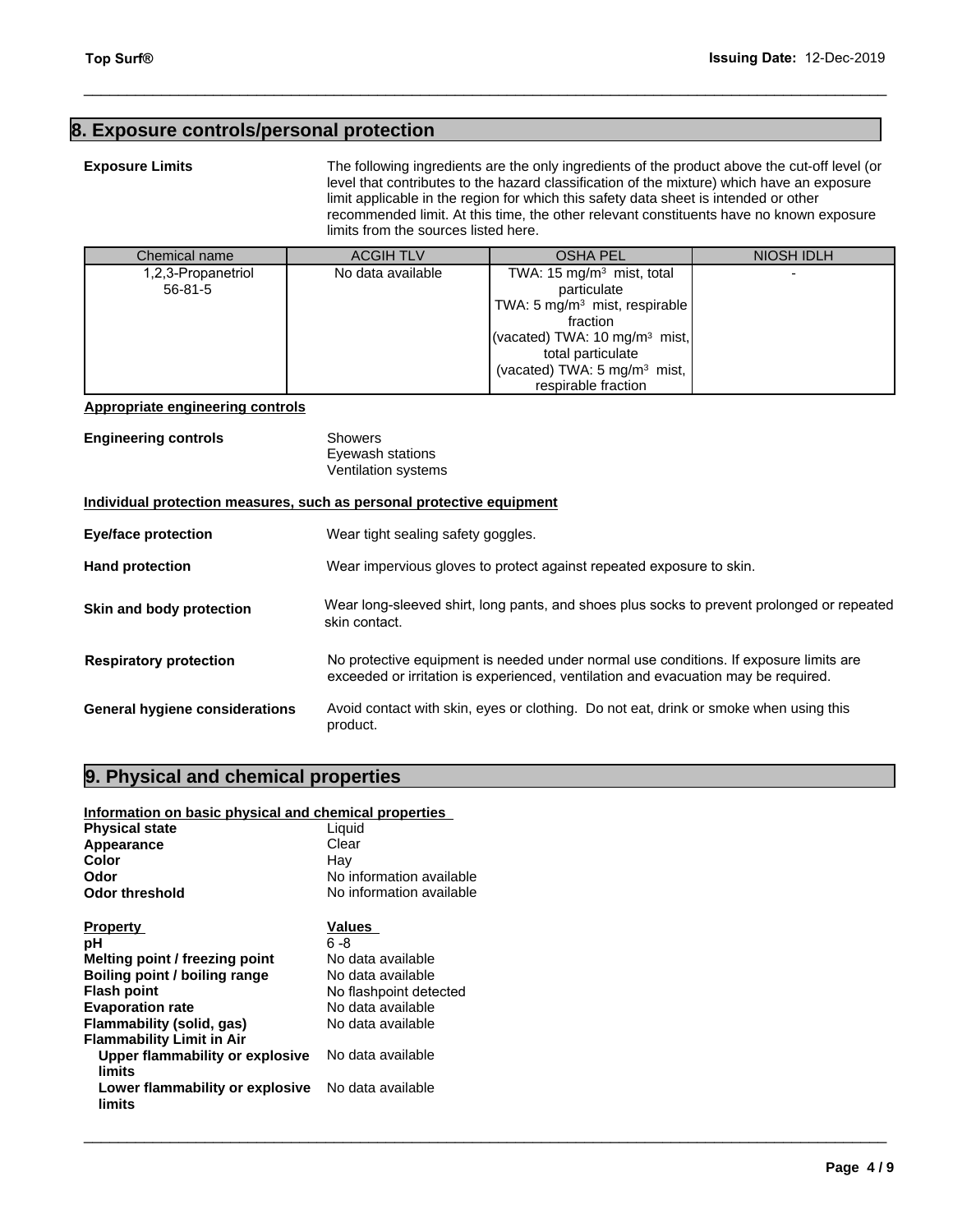**Other information Explosive properties Oxidizing properties Softening point Molecular weight VOC Content (%) 10.** Stability and **reactivity**<br> **10. Stability**<br> **10. Stability**<br> **1.3701** @ 20 °C<br> **Density (lbs/gal)** 1.12298 g/ml (9.37172 lbs/gal)<br> **No data available**<br> **Partition coefficient** No data available<br> **Partition coefficie Vapor pressure Vapor density Specific gravity Density (lbs/gal) Water solubility Solubility(ies) Partition coefficient Autoignition temperature Decomposition temperature Kinematic viscosity Dynamic viscosity**

No information available. No information available. No information available No information available No information available No data available No data available 1.3701 @ 20 °C 1.12298 g/ml (9.37172 lbs/gal) No data available No data available No data available No data available No data available No data available No data available

 $\_$  ,  $\_$  ,  $\_$  ,  $\_$  ,  $\_$  ,  $\_$  ,  $\_$  ,  $\_$  ,  $\_$  ,  $\_$  ,  $\_$  ,  $\_$  ,  $\_$  ,  $\_$  ,  $\_$  ,  $\_$  ,  $\_$  ,  $\_$  ,  $\_$  ,  $\_$  ,  $\_$  ,  $\_$  ,  $\_$  ,  $\_$  ,  $\_$  ,  $\_$  ,  $\_$  ,  $\_$  ,  $\_$  ,  $\_$  ,  $\_$  ,  $\_$  ,  $\_$  ,  $\_$  ,  $\_$  ,  $\_$  ,  $\_$  ,

| <b>Reactivity</b>                  | No dangerous reaction known under conditions of normal use.        |  |
|------------------------------------|--------------------------------------------------------------------|--|
| <b>Chemical stability</b>          | Stable under normal conditions.                                    |  |
| Possibility of hazardous reactions | None under normal processing.                                      |  |
| Hazardous polymerization           | Hazardous polymerization does not occur.                           |  |
| <b>Conditions to avoid</b>         | Avoid heat and open flame. Store away from incompatible materials. |  |
| Incompatible materials             | Strong acids. Strong bases. Strong oxidizing agents.               |  |

**Hazardous decomposition products** Thermal decomposition can lead to release of irritating and toxic gases and vapors.

# **11. Toxicological information**

# **Information on likely routes of exposure**

#### **Product Information**

| <b>Inhalation</b>   | Specific test data for the product is not available. Pre-existing respiratory conditions may be<br>aggravated by exposure to mists.     |
|---------------------|-----------------------------------------------------------------------------------------------------------------------------------------|
| Eye contact         | Causes eye irritation. Symtoms may include: redness, burning, tearing, blurred vision and<br>discomfort.                                |
| <b>Skin contact</b> | Specific test data for the product is not available. Prolonged or repeated exposure may cause<br>mild skin irritation.                  |
| Ingestion           | Specific test data for the product is not available. Ingestion may cause gastrointestinal irritation,<br>nausea, vomiting and diarrhea. |

 $\_$  ,  $\_$  ,  $\_$  ,  $\_$  ,  $\_$  ,  $\_$  ,  $\_$  ,  $\_$  ,  $\_$  ,  $\_$  ,  $\_$  ,  $\_$  ,  $\_$  ,  $\_$  ,  $\_$  ,  $\_$  ,  $\_$  ,  $\_$  ,  $\_$  ,  $\_$  ,  $\_$  ,  $\_$  ,  $\_$  ,  $\_$  ,  $\_$  ,  $\_$  ,  $\_$  ,  $\_$  ,  $\_$  ,  $\_$  ,  $\_$  ,  $\_$  ,  $\_$  ,  $\_$  ,  $\_$  ,  $\_$  ,  $\_$  ,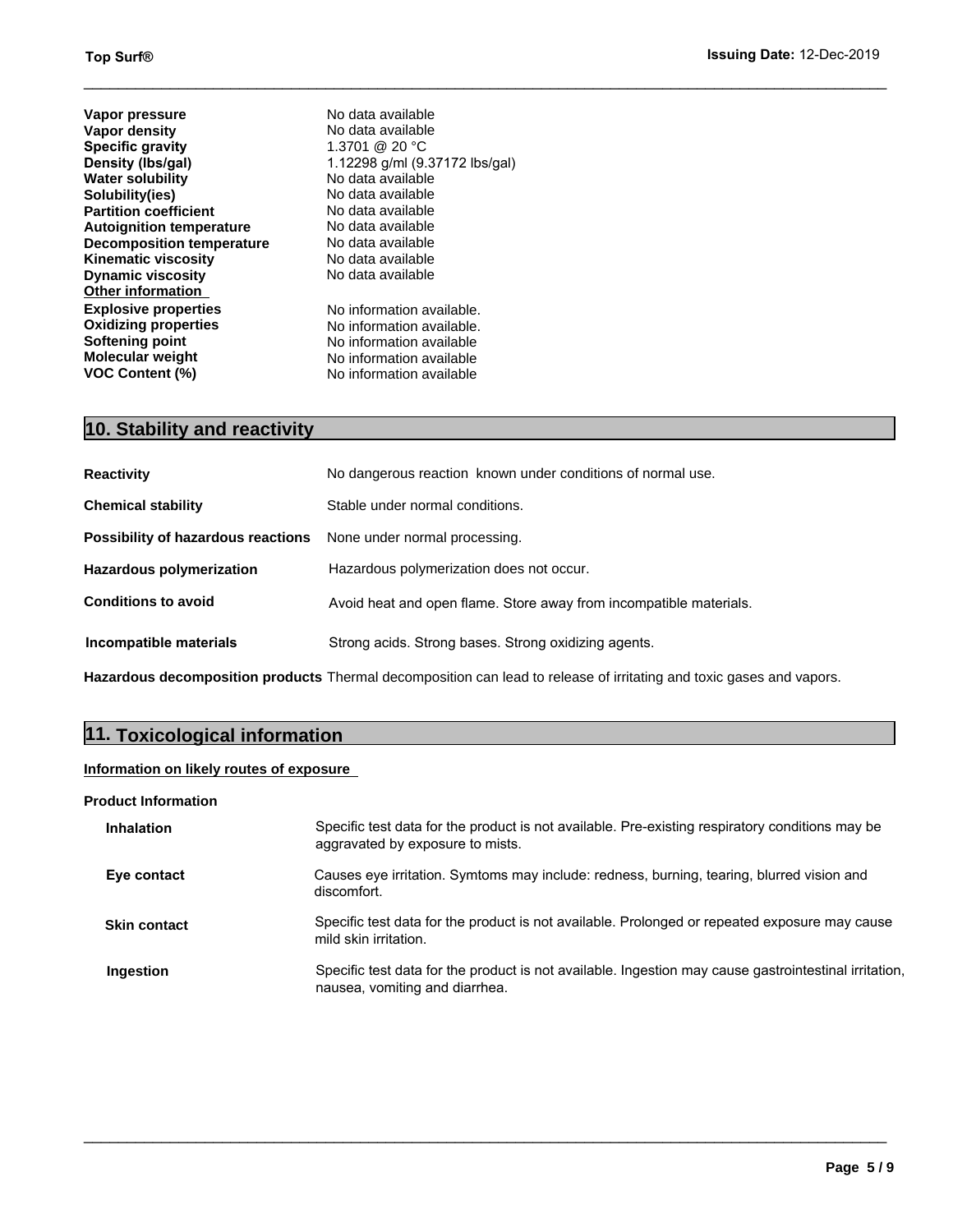#### **Acute toxicity**

#### **The following values are calculated based on chapter 3.1 of the GHS document** .

| ATEmix (oral)                 | 8,960.10 mg/kg  |
|-------------------------------|-----------------|
| ATEmix (dermal)               | 17,590.80 mg/kg |
| ATEmix (inhalation-dust/mist) | 11.39 ma/l      |

#### **Component Information**

| <b>Numerical measures of toxicity</b>                                                                                                                            |                                                   |                                                                      |                                     |
|------------------------------------------------------------------------------------------------------------------------------------------------------------------|---------------------------------------------------|----------------------------------------------------------------------|-------------------------------------|
| The following values are calculated based on chapter 3.1 of the GHS document.<br>ATEmix (oral)<br><b>ATEmix (dermal)</b><br><b>ATEmix (inhalation-dust/mist)</b> | 8,960.10 mg/kg<br>17,590.80 mg/kg<br>11.39 $mq/l$ |                                                                      |                                     |
| Unknown acute toxicity                                                                                                                                           |                                                   | 38.41 % of the mixture consists of ingredient(s) of unknown toxicity |                                     |
| <b>Component Information</b>                                                                                                                                     |                                                   |                                                                      |                                     |
| Chemical name                                                                                                                                                    | Oral LD50                                         | Dermal LD50                                                          | Inhalation LC50                     |
| 1,2,3-Propanetriol<br>$56 - 81 - 5$                                                                                                                              | $= 12600$ mg/kg (Rat)                             | $> 10$ g/kg (Rabbit)                                                 | $> 570$ mg/m <sup>3</sup> (Rat) 1 h |
| Nonylphenol ethoxylate<br>127087-87-0                                                                                                                            | $= 1310$ mg/kg (Rat)                              |                                                                      |                                     |

 $\_$  ,  $\_$  ,  $\_$  ,  $\_$  ,  $\_$  ,  $\_$  ,  $\_$  ,  $\_$  ,  $\_$  ,  $\_$  ,  $\_$  ,  $\_$  ,  $\_$  ,  $\_$  ,  $\_$  ,  $\_$  ,  $\_$  ,  $\_$  ,  $\_$  ,  $\_$  ,  $\_$  ,  $\_$  ,  $\_$  ,  $\_$  ,  $\_$  ,  $\_$  ,  $\_$  ,  $\_$  ,  $\_$  ,  $\_$  ,  $\_$  ,  $\_$  ,  $\_$  ,  $\_$  ,  $\_$  ,  $\_$  ,  $\_$  ,

# **Delayed and immediate effects as well as chronic effects from short and long-term exposure**

| Respiratory or skin sensitization |                      | Not expected to be a skin sensitizer.                                                                               |                                                                             |           |  |
|-----------------------------------|----------------------|---------------------------------------------------------------------------------------------------------------------|-----------------------------------------------------------------------------|-----------|--|
| Germ cell mutagenicity            |                      | Does not contain substances that are known or suspected to be mutagens.                                             |                                                                             |           |  |
| Carcinogenicity                   |                      | Contains no ingredients above reportable quantities listed as a carcinogen.                                         |                                                                             |           |  |
| <b>Reproductive toxicity</b>      |                      | No information available.                                                                                           |                                                                             |           |  |
| <b>STOT - single exposure</b>     | exposure.            | None of the ingredients are known to cause specific target organ effects form a single                              |                                                                             |           |  |
| <b>STOT - repeated exposure</b>   |                      | None of the ingredients are known to cause specific target organ effects through prolonged<br>or repeated exposure. |                                                                             |           |  |
| Target organ effects              |                      | Eyes, Skin, Respiratory system, kidney.                                                                             |                                                                             |           |  |
| <b>Aspiration hazard</b>          |                      | None of the ingredients are known to be an aspiration hazard.                                                       |                                                                             |           |  |
| Other adverse effects             |                      | No information available.                                                                                           |                                                                             |           |  |
| Interactive effects               |                      | No information available.                                                                                           |                                                                             |           |  |
| 12. Ecological information        |                      |                                                                                                                     |                                                                             |           |  |
| <b>Ecotoxicity</b>                |                      |                                                                                                                     | Harmful to aquatic life. Harmful to aquatic life with long lasting effects. |           |  |
| Chemical name                     | Algae/aquatic plants | Fish                                                                                                                | Toxicity to                                                                 | Crustacea |  |

 $\overline{\phantom{a}}$  , and the contribution of the contribution of the contribution of the contribution of the contribution of the contribution of the contribution of the contribution of the contribution of the contribution of the

| <b>Chemical name</b> | Algae/aguatic plants | <b>Fish</b>             | Toxicity to<br>microorganisms | Crustacea            |
|----------------------|----------------------|-------------------------|-------------------------------|----------------------|
| .2,3-Propanetriol    |                      | LC50: 51 - 57mL/L (96h, |                               | EC50: >500mg/L (24h, |
| $56 - 81 - 5$        |                      | Oncorhynchus mykiss)    |                               | Daphnia magna)       |

## **Persistence and degradability** No information available.

#### **Bioaccumulation** There is no data for this product.

#### **Component Information**

| Chemical name     | Partition coefficient |
|-------------------|-----------------------|
| ົດລ               | 7C                    |
| .2,3-Propanetriol | 1.70                  |
| $56 - 81 - 5$     | -                     |

**Other adverse effects** No information available.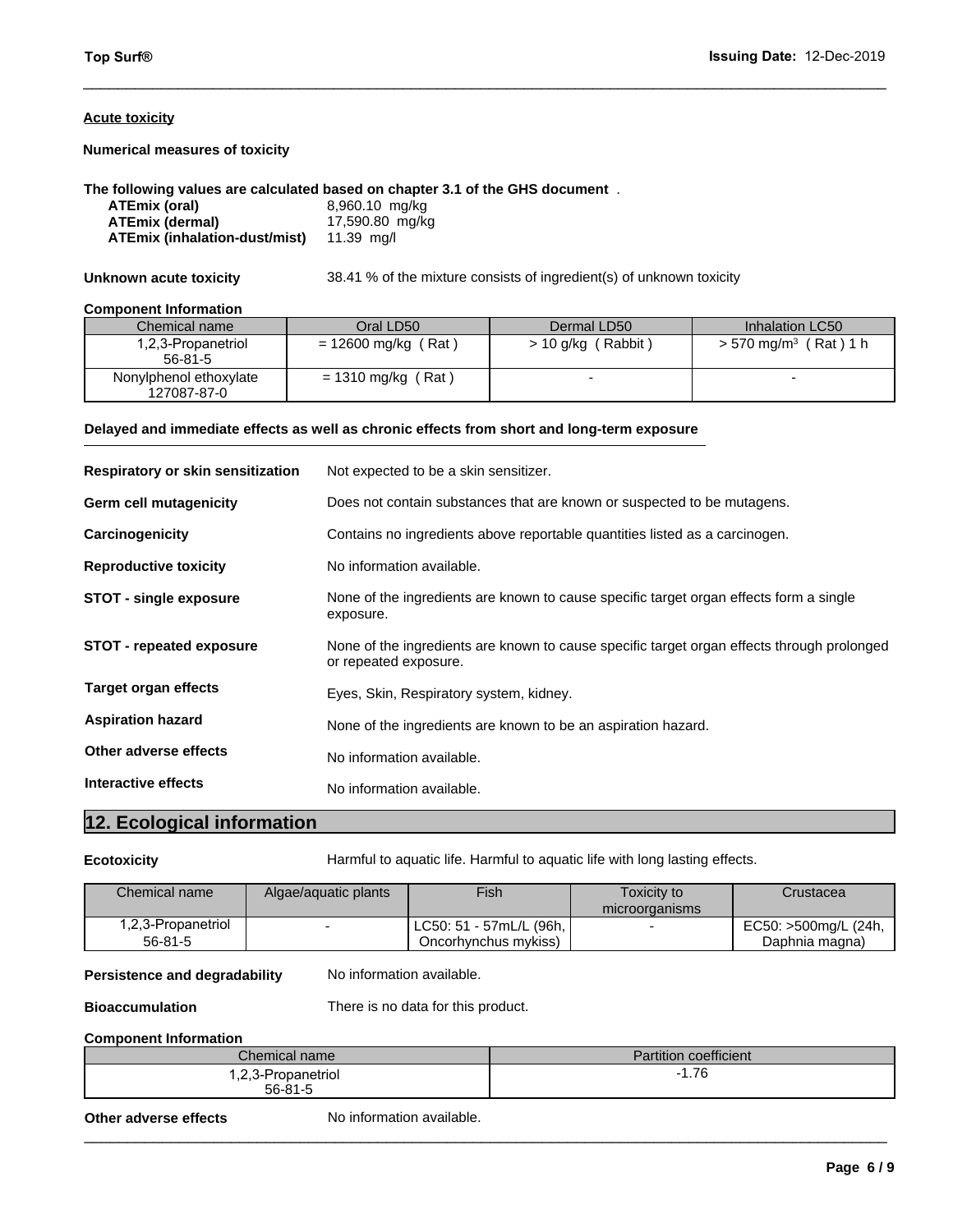#### **Waste treatment methods**

| Top Surf <sup>®</sup>                  | Issuing Date: 12-Feb-2019                                                                                                                                                                             |
|----------------------------------------|-------------------------------------------------------------------------------------------------------------------------------------------------------------------------------------------------------|
|                                        |                                                                                                                                                                                                       |
| 13. Disposal considerations            |                                                                                                                                                                                                       |
| <b>Waste treatment methods</b>         |                                                                                                                                                                                                       |
| Waste from residues/unused<br>products | Dispose of in accordance with applicable Federal, state and local laws and regulations.                                                                                                               |
| <b>Contaminated packaging</b>          | Do not reuse empty container. Triple rinse and recycle the container or dispose of in<br>accordance with Federal, state and local laws and regulations. See product label for further<br>information. |
| <b>US EPA Waste Number</b>             | It is the responsibility of the individual disposing of this product to determine the RCRA<br>classification and hazard status of the waste.                                                          |
| 14. Transport information              |                                                                                                                                                                                                       |
|                                        |                                                                                                                                                                                                       |
| <b>DOT</b>                             | Not regulated                                                                                                                                                                                         |

|                                                 | classification and hazard status of th |
|-------------------------------------------------|----------------------------------------|
| 14. Transport information                       |                                        |
|                                                 |                                        |
| DOT                                             | Not regulated                          |
| ICAO (air)                                      | Not regulated                          |
| IATA                                            | Not regulated                          |
| <b>IMDG</b>                                     | Not regulated                          |
|                                                 |                                        |
| 15. Regulatory information                      |                                        |
| <b>International Inventories</b><br><b>TSCA</b> | All components are listed on the TSC.  |

# **International Inventories**

All components are listed on the TSCA inventory or are exempt from listing.

 $\_$  ,  $\_$  ,  $\_$  ,  $\_$  ,  $\_$  ,  $\_$  ,  $\_$  ,  $\_$  ,  $\_$  ,  $\_$  ,  $\_$  ,  $\_$  ,  $\_$  ,  $\_$  ,  $\_$  ,  $\_$  ,  $\_$  ,  $\_$  ,  $\_$  ,  $\_$  ,  $\_$  ,  $\_$  ,  $\_$  ,  $\_$  ,  $\_$  ,  $\_$  ,  $\_$  ,  $\_$  ,  $\_$  ,  $\_$  ,  $\_$  ,  $\_$  ,  $\_$  ,  $\_$  ,  $\_$  ,  $\_$  ,  $\_$  ,

#### **Legend:**

 **TSCA** - United States Toxic Substances Control Act Section 8(b) Inventory

#### **US Federal Regulations**

#### **SARA 313**

Section 313 of Title III of the Superfund Amendments and Reauthorization Act of 1986 (SARA). This material does not contain any chemical components with known CAS numbers that exceed the threshold (DeMinimis) reporting levels established by SARA Title III, Section 313

## **SARA 311/312 Hazard Categories**

Should this product meet EPCRA 311/312 Tier reporting criteria at 40 CFR 370, refer to Section 2 of this SDS for appropriate classifications. Under the amended regulations at 40 CFR 370, EPCRA 311/312 Tier II reporting for the 2017 calendar year will need to be consistent with updated hazard classifications.

#### **CWA (Clean Water Act)**

This product does not contain any substances regulated as pollutants pursuant to the Clean Water Act (40 CFR 122.21 and 40 CFR 122.42).

#### **CERCLA**

This material, as supplied, does not contain any substances regulated as hazardous substances under the Comprehensive Environmental Response Compensation and Liability Act (CERCLA) (40 CFR 302) or the Superfund Amendments and Reauthorization Act (SARA) (40 CFR 355). There may be specific reporting requirements at the local, regional, or state level pertaining to releases of this material.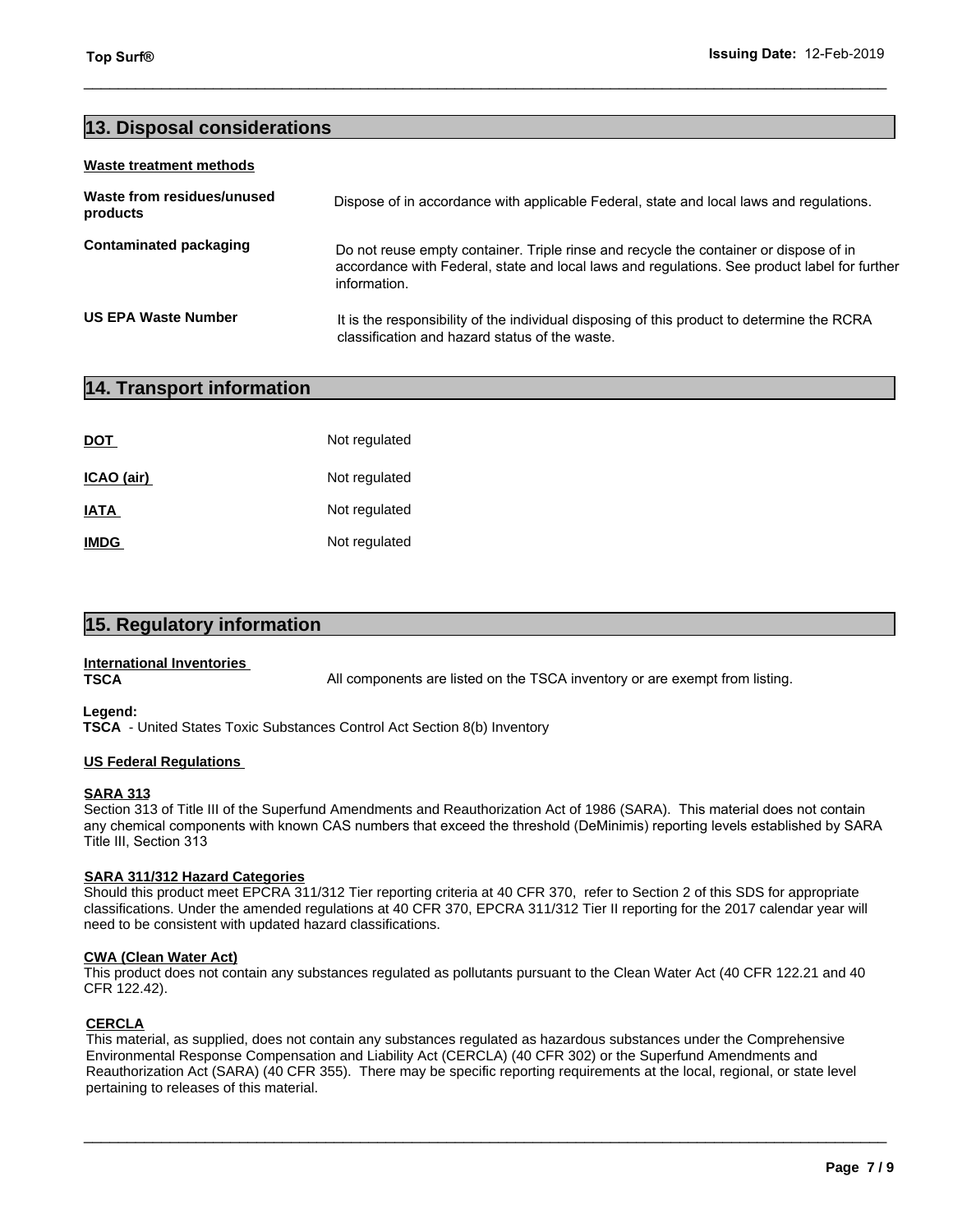# **US State Regulations**

# **California Proposition 65**

This product contains no listed substances known to the State of California to cause cancer, birth defects or other reproductive harm, at levels which would require a warning under the statute.

# **U.S. State Right-to-Know Regulations**

# **US State Regulations**

|                                                                                              | U.S. State Right-to-Know Regulations |                      |              |  |  |
|----------------------------------------------------------------------------------------------|--------------------------------------|----------------------|--------------|--|--|
| <b>US State Regulations</b>                                                                  |                                      |                      |              |  |  |
| Chemical name                                                                                | New Jersey                           | <b>Massachusetts</b> | Pennsylvania |  |  |
| 1,2,3-Propanetriol<br>$56 - 81 - 5$                                                          | Х                                    | X                    | х            |  |  |
| 1,2 dihydroxypropane<br>$57 - 55 - 6$                                                        | Χ                                    | ٠                    | X            |  |  |
| <b>U.S. EPA Label Information</b><br><b>EPA Pesticide Registration Number</b> Not applicable |                                      |                      |              |  |  |
| 16. Other information                                                                        |                                      |                      |              |  |  |

 $\_$  ,  $\_$  ,  $\_$  ,  $\_$  ,  $\_$  ,  $\_$  ,  $\_$  ,  $\_$  ,  $\_$  ,  $\_$  ,  $\_$  ,  $\_$  ,  $\_$  ,  $\_$  ,  $\_$  ,  $\_$  ,  $\_$  ,  $\_$  ,  $\_$  ,  $\_$  ,  $\_$  ,  $\_$  ,  $\_$  ,  $\_$  ,  $\_$  ,  $\_$  ,  $\_$  ,  $\_$  ,  $\_$  ,  $\_$  ,  $\_$  ,  $\_$  ,  $\_$  ,  $\_$  ,  $\_$  ,  $\_$  ,  $\_$  ,

## **U.S. EPA Label Information**

## **EPA Pesticide Registration Number** Not applicable

|                                                                                | <b>16. Other information</b>                                                                                                                                                                                                                                                                                                                                                                                                                                                                                                                                                                                                                                                                                                                                                                                                                                                                                                                                                                                                                                                                                                                 |                          |                    |                                       |  |
|--------------------------------------------------------------------------------|----------------------------------------------------------------------------------------------------------------------------------------------------------------------------------------------------------------------------------------------------------------------------------------------------------------------------------------------------------------------------------------------------------------------------------------------------------------------------------------------------------------------------------------------------------------------------------------------------------------------------------------------------------------------------------------------------------------------------------------------------------------------------------------------------------------------------------------------------------------------------------------------------------------------------------------------------------------------------------------------------------------------------------------------------------------------------------------------------------------------------------------------|--------------------------|--------------------|---------------------------------------|--|
| <b>NFPA</b>                                                                    | <b>Health hazards 1</b>                                                                                                                                                                                                                                                                                                                                                                                                                                                                                                                                                                                                                                                                                                                                                                                                                                                                                                                                                                                                                                                                                                                      | Flammability 0           | Instability 0      | <b>Physical and chemical</b>          |  |
| <b>HMIS</b>                                                                    | <b>Health hazards 1</b>                                                                                                                                                                                                                                                                                                                                                                                                                                                                                                                                                                                                                                                                                                                                                                                                                                                                                                                                                                                                                                                                                                                      | Flammability 0           | Physical hazards 0 | properties -<br>Personal protection X |  |
|                                                                                | Key or legend to abbreviations and acronyms used in the safety data sheet                                                                                                                                                                                                                                                                                                                                                                                                                                                                                                                                                                                                                                                                                                                                                                                                                                                                                                                                                                                                                                                                    |                          |                    |                                       |  |
|                                                                                | Legend Section 8: EXPOSURE CONTROLS/PERSONAL PROTECTION                                                                                                                                                                                                                                                                                                                                                                                                                                                                                                                                                                                                                                                                                                                                                                                                                                                                                                                                                                                                                                                                                      |                          |                    |                                       |  |
| <b>TWA</b><br>Ceiling                                                          | TWA (time-weighted average)<br>Maximum limit value                                                                                                                                                                                                                                                                                                                                                                                                                                                                                                                                                                                                                                                                                                                                                                                                                                                                                                                                                                                                                                                                                           | <b>STEL</b>              | Skin designation   | STEL (Short Term Exposure Limit)      |  |
| Food Research Journal<br>Japan GHS Classification<br>World Health Organization | Key literature references and sources for data used to compile the SDS<br>U.S. Environmental Protection Agency ChemView Database<br>European Food Safety Authority (EFSA)<br>EPA (Environmental Protection Agency)<br>Acute Exposure Guideline Level(s) (AEGL(s))<br>U.S. Environmental Protection Agency Federal Insecticide, Fungicide, and Rodenticide Act<br>U.S. Environmental Protection Agency High Production Volume Chemicals<br>Hazardous Substance Database<br>International Uniform Chemical Information Database (IUCLID)<br>NIOSH (National Institute for Occupational Safety and Health)<br>National Library of Medicine's ChemID Plus (NLM CIP)<br>National Toxicology Program (NTP)<br>New Zealand's Chemical Classification and Information Database (CCID)<br>Organization for Economic Co-operation and Development Environment, Health, and Safety Publications<br>Organization for Economic Co-operation and Development High Production Volume Chemicals Program<br>Organization for Economic Co-operation and Development Screening Information Data Set<br>RTECS (Registry of Toxic Effects of Chemical Substances) |                          |                    |                                       |  |
| <b>Issuing Date</b>                                                            | 12-Dec-2019                                                                                                                                                                                                                                                                                                                                                                                                                                                                                                                                                                                                                                                                                                                                                                                                                                                                                                                                                                                                                                                                                                                                  |                          |                    |                                       |  |
| <b>Revision Note</b>                                                           |                                                                                                                                                                                                                                                                                                                                                                                                                                                                                                                                                                                                                                                                                                                                                                                                                                                                                                                                                                                                                                                                                                                                              | 114-Feb-2019 (section 9) |                    |                                       |  |
|                                                                                |                                                                                                                                                                                                                                                                                                                                                                                                                                                                                                                                                                                                                                                                                                                                                                                                                                                                                                                                                                                                                                                                                                                                              |                          |                    |                                       |  |

\_\_\_\_\_\_\_\_\_\_\_\_\_\_\_\_\_\_\_\_\_\_\_\_\_\_\_\_\_\_\_\_\_\_\_\_\_\_\_\_\_\_\_\_\_\_\_\_\_\_\_\_\_\_\_\_\_\_\_\_\_\_\_\_\_\_\_\_\_\_\_\_\_\_\_\_\_\_\_\_\_\_\_\_\_\_\_\_\_\_\_\_\_